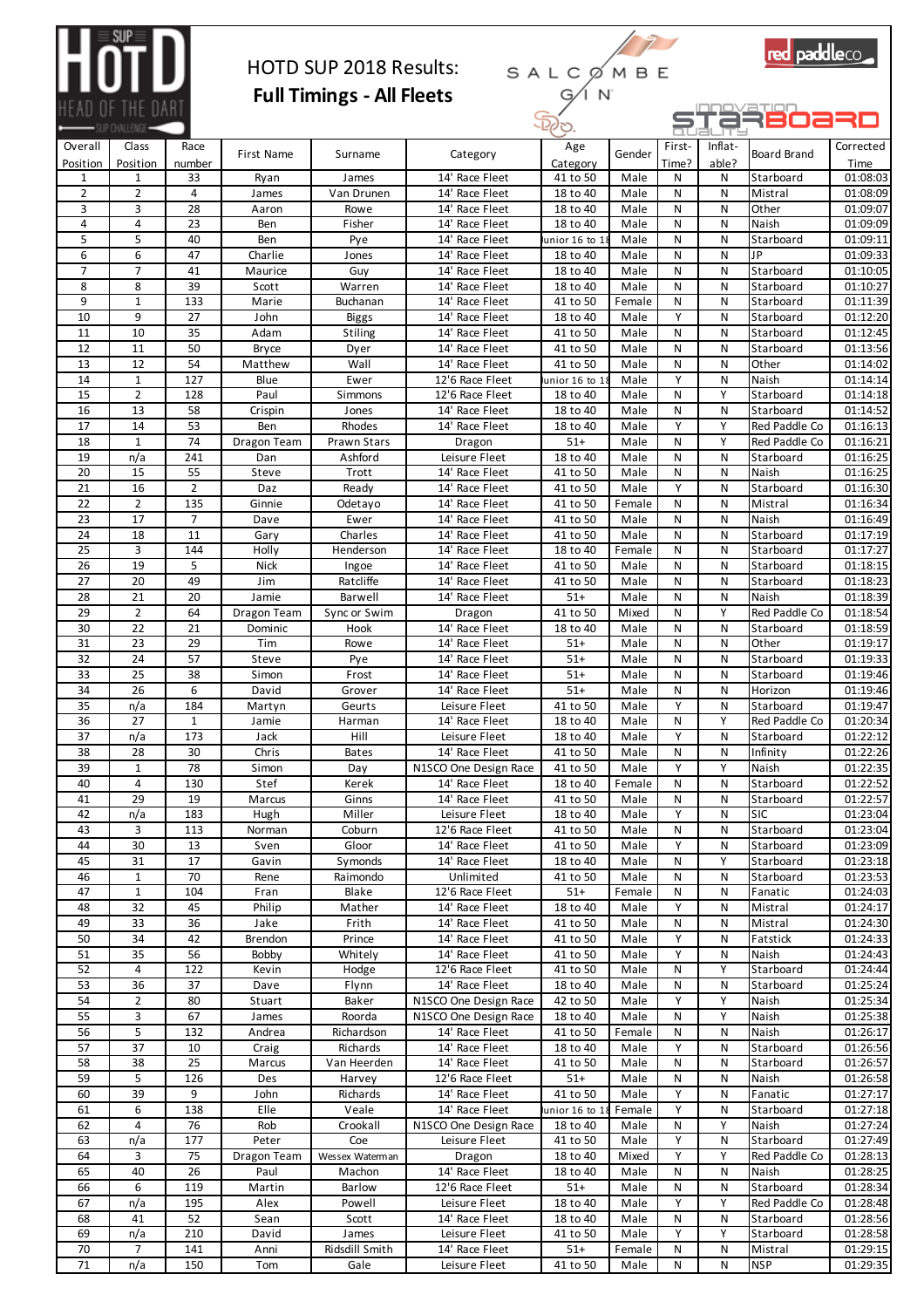| 72              | 5              | 71         | Jon               | Hughes                  | N1SCO One Design Race            | 18 to 40             | Male            | N              | Y              | Naish                      | 01:29:40                         |
|-----------------|----------------|------------|-------------------|-------------------------|----------------------------------|----------------------|-----------------|----------------|----------------|----------------------------|----------------------------------|
| 73              | $\overline{2}$ | 82         | Lucy              | Ellis                   | Unlimited                        | 18 to 40             | Female          | N              | Y              | Starboard                  | 01:30:07                         |
| 74              | 7              | 97         | Barney            | Rhys Jones              | 12'6 Race Fleet                  | 41 to 50             | Male            | Υ              | N              | Fanatic                    | 01:30:09                         |
| $\overline{75}$ | $\overline{2}$ | 95         | Elena             | Daynes                  | 12'6 Race Fleet                  | 18 to 40             | Female          | N              | N              | Starboard                  | 01:30:16                         |
| 76              | 8              | 146        | Jocelyn           | Jones                   | 14' Race Fleet                   | $51+$                | Female          | N              | N              | Starboard                  | 01:30:17                         |
| 77              | n/a            | 175        | Jaimee            | Ward                    | Leisure Fleet                    | 18 to 40             | Male            | Υ              | Υ              | Starboard                  | 01:30:28                         |
| 78              | 3              | 96         | Holly             | Pye                     | 12'6 Race Fleet                  | 18 to 40             | Female          | Y              | ${\sf N}$      | Starboard                  | 01:30:41                         |
| 79              | 42             | 51         | George            | Humphreys               | 14' Race Fleet                   | $51+$                | Male            | Y              | N              | Starboard                  | 01:30:44                         |
| 80              | 9              | 134        | Gill              | Strange                 | 14' Race Fleet                   | $51+$                | Female          | N              | N              | Red Paddle Co              | 01:30:49                         |
| 81              | n/a            | 217        | Mike              | Ridsdill Smith          | Leisure Fleet                    | $51+$                | Male            | N              | ${\sf N}$      | Mistral                    | 01:31:02                         |
| 82              | 8              | 120        | Jim               | Trice                   | 12'6 Race Fleet                  | 41 to 50             | Male            | ${\sf N}$      | N              | Fanatic                    | 01:31:09                         |
| 83              | 4              | 112        | Jo                | Pye                     | 12'6 Race Fleet                  | $51+$                | Female          | Υ              | N              | Starboard                  | 01:31:15                         |
| 84              | 6              | 63         | Jonny             | Greatrex                | N1SCO One Design Race            | $51+$                | Male            | N              | Y              | Naish                      | 01:31:33                         |
| 85              | 9              | 117        | Steven            |                         | 12'6 Race Fleet                  | 18 to 40             | Male            | Υ              | Υ              | Red Paddle Co              | 01:31:43                         |
| 86              | 5              | 98         | Alexandra         | Clayton                 | 12'6 Race Fleet                  | 18 to 40             | Female          | Υ              | Υ              | Red Paddle Co              | 01:31:53                         |
| 87              |                | 233        |                   | Tyrer                   |                                  | $51+$                |                 | Y              | ${\sf N}$      |                            |                                  |
|                 | n/a            |            | Julian            | Barr                    | Leisure Fleet                    |                      | Male            |                |                | Naish                      | 01:33:03                         |
| 88              | 6              | 100        | Milly             | Parker                  | 12'6 Race Fleet                  | 18 to 40             | Female          | Υ              | N              | Starboard                  | 01:33:51                         |
| 89              | 43             | 59         | Chris             | Leaman                  | 14' Race Fleet                   | $51+$                | Male            | Υ              | Υ              | <b>RRD</b>                 | 01:34:09                         |
| 90              | n/a            | 249        | Graham            | Kerslake                | Leisure Fleet                    | $51+$                | Male            | N              | ${\sf N}$      | Starboard                  | 01:34:12                         |
| 91              | 7              | 68         | Harry             | Payne                   | N1SCO One Design Race            | 18 to 40             | Male            | ${\sf N}$      | Υ              | Naish                      | 01:34:19                         |
| 92              | 44             | 34         | Marc              | Lowery                  | 14' Race Fleet                   | 41 to 50             | Male            | Υ              | N              | Starboard                  | 01:34:27                         |
| 93              | 10             | 136        | Chloe             | Blampied                | 14' Race Fleet                   | 18 to 40             | Female          | Y              | ${\sf N}$      | Infinity                   | 01:34:56                         |
| 94              | $\mathbf{1}$   | 81         | Sarah             | Perkins                 | N1SCO One Design Race            | 41 to 50             | Female          | ${\sf N}$      | Υ              | Naish                      | 01:34:58                         |
| 95              | 7              | 124        | Lucy              | Pearce                  | 12'6 Race Fleet                  | 41 to 50             | Female          | N              | Υ              | Red Paddle Co              | 01:35:44                         |
| 96              | 11             | 140        | Laura             | Johnson                 | 14' Race Fleet                   | 18 to 40             | Female          | Y              | ${\sf N}$      | <b>SIC</b>                 | 01:35:55                         |
| 97              | n/a            | 216        | Russell           | Lee                     | Leisure Fleet                    | 41 to 50             | Male            | ${\sf N}$      | N              | Mistral                    | 01:36:01                         |
| 98              | 12             | 139        | Candice           | <b>Betts</b>            | 14' Race Fleet                   | 41 to 50             | Female          | N              | Υ              | Starboard                  | 01:36:05                         |
| 99              | 13             | 142        | Kate              | Ingham                  | 14' Race Fleet                   | 18 to 40             | Female          | Y              | ${\sf N}$      | Starboard                  | 01:36:17                         |
| 100             | n/a            | 227        | Matthew           | Amiss                   | Leisure Fleet                    | $51+$                | Male            | N              | N              | Starboard                  | 01:36:26                         |
| 101             | 14             | 43         | Elaine            | Farquharson             | 14' Race Fleet                   | 18 to 40             | Female          | Υ              | N              | Naish                      | 01:36:38                         |
| 102             | 8              | 108        | Susan             | Jones                   | 12'6 Race Fleet                  | $51+$                | Female          | N              | ${\sf N}$      | Starboard                  | 01:36:45                         |
| 103             | 9              | 109        | Kate              | McNicol                 | 12'6 Race Fleet                  | $51+$                | Female          | ${\sf N}$      | ${\sf N}$      | Fanatic                    | 01:36:53                         |
| 104             | 10             | 125        | Piers             | Newland                 | 12'6 Race Fleet                  | $51+$                | Male            | N              | Υ              | Red Paddle Co              | 01:36:55                         |
| 105             | n/a            | 161        | Andrew            | Wormleighton            | Leisure Fleet                    | $51+$                | Male            | Y              | Y              | Red Paddle Co              | 01:37:09                         |
| 106             | $\overline{2}$ | 69         | Rayne             | Easter-Robinson         | N1SCO One Design Race            | $51+$                | Female          | N              | Υ              | Naish                      | 01:37:16                         |
| 107             | 15             | 143        | Jade              | Rogers                  | 14' Race Fleet                   | 18 to 40             | Female          | Υ              | Υ              | Fanatic                    | 01:38:06                         |
| 108             | n/a            | 201        | Nigel             | Weir                    | Leisure Fleet                    | $51+$                | Male            | Y              | ${\sf N}$      | Starboard                  | 01:38:14                         |
| 109             | n/a            | 202        | Jamie             | Grant                   | Leisure Fleet                    | 41 to 50             | Male            | N              | N              | Starboard                  | 01:38:42                         |
| 110             | n/a            | 155        | lan               | Prickett                | Leisure Fleet                    | 18 to 40             | Male            | Υ              | Υ              | Fatstick                   | 01:38:46                         |
| 111             | n/a            | 172        | Trevor            | Goodman                 | Leisure Fleet                    | $51+$                | Male            | N              | ${\sf N}$      | Starboard                  | 01:38:50                         |
| 112             | n/a            |            |                   |                         |                                  |                      |                 |                |                |                            |                                  |
|                 |                | 145        | Katy              | Round Smith             | Leisure Fleet                    | 18 to 40             | Female          | N              | N              | Starboard                  | 01:39:25                         |
| 113             | n/a            | 178        | Lisa              | Coe                     | Leisure Fleet                    | 41 to 50             | Female          | Υ              | N              | Starboard                  | 01:39:27                         |
| 114             | n/a            | 160        | David             | Scott                   | Leisure Fleet                    | 18 to 40             | Male            | Y              | Y              | <b>STX</b>                 | 01:39:51                         |
| 115             |                | 163        |                   |                         |                                  |                      | Female          | Υ              | N              |                            |                                  |
|                 | n/a            |            | Jackie            | Edwards                 | Leisure Fleet                    | $51+$                |                 | Y              | N              | Starboard                  | 01:39:54                         |
| 116<br>117      | n/a<br>10      | 118<br>102 | Henry<br>Cat      | Trett<br>Derham         | Leisure Fleet<br>12'6 Race Fleet | 18 to 40<br>18 to 40 | Male<br>Female  | Υ              | Υ              | Starboard<br>Red Paddle Co | 01:41:08<br>01:41:29             |
|                 |                |            |                   |                         |                                  |                      | Female          | Υ              | Υ              |                            | 01:41:51                         |
| 118             | 16             | 137        | Carol             | Strong                  | 14' Race Fleet                   | $51+$                |                 |                |                | Starboard                  |                                  |
| 119             | n/a            | 235        | James             | Rea                     | Leisure Fleet                    | 18 to 40             | Male            | Υ              | Υ              | Red Paddle Co              | 01:42:38                         |
| 120             | n/a            | 192        | Ben               | Humberstone             | Leisure Fleet                    | 41 to 50             | Male            | N              | Υ              | Starboard                  | 01:43:58                         |
| 121             | 17             | 131        | Amanda            | Palmer                  | 14' Race Fleet                   | 41 to 50             | Female          | Υ<br>Υ         | ${\sf N}$<br>Υ | Starboard<br>Red Paddle Co | 01:44:09                         |
| 122<br>123      | n/a<br>4       | 116<br>66  | Gabrielle         | Lawson<br>I've Got This | Leisure Fleet                    | $51+$<br>18 to 40    | Female<br>Mixed | Υ              | Υ              | Red Paddle Co              | 01:44:34<br>01:44:35             |
|                 |                |            | Dragon Team       |                         | Dragon                           |                      |                 |                |                |                            |                                  |
| 124             | 3              | 77         | Lizzy             | Pike                    | N1SCO One Design Race            | 18 to 40             | Female          | Υ              | Υ              | Naish                      | 01:44:39                         |
| 125             | n/a            | 228        | Becky             | Amiss                   | Leisure Fleet                    | 41 to 50             | Female          | N              | N              | Starboard                  | 01:44:48                         |
| 126             | n/a            | 204        | Lesley            | Hodge                   | Leisure Fleet                    | $51+$                | Female          | N              | N              | Starboard                  | 01:45:08                         |
| 127             | n/a            | 165        | Chris             | McKee                   | Leisure Fleet                    | 18 to 40             | Male            | N              | Υ              | Red Paddle Co              | 01:46:03                         |
| 128             | 4              | 79         | Jo                | Harper                  | N1SCO One Design Race            | 41 to 50             | Female          | N              | Υ              | Naish                      | 01:46:05                         |
| 129             | 11             | 101        | Fay               | Rushby                  | 12'6 Race Fleet                  | 41 to 50             | Female          | Y              | N              | Starboard                  | 01:47:01                         |
| 130             | n/a            | 158        | Louise            | Tremewan                | Leisure Fleet                    | 18 to 40             | Female          | N              | Υ              | Red Paddle Co              | 01:47:17                         |
| 131             | 12             | 99         | Isabelle          | Jolliffe                | 12'6 Race Fleet                  | 18 to 40             | Female          | Υ              | Υ              | Red Paddle Co              | 01:47:18                         |
| 132             | n/a            | 218        | Joanne            | Ratcliffe               | Leisure Fleet                    | 41 to 50             | Female          | N              | N              | Starboard                  | 01:47:49                         |
| 133             | n/a            | 170        | Paul              | Burrowson               | Leisure Fleet                    | 41 to 50             | Male            | N              | Υ              | Starboard                  | 01:48:04                         |
| 134             | n/a            | 231        | Andy              | Young                   | Leisure Fleet                    | $51+$                | Male            | N              | Υ              | Red Paddle Co              | 01:48:33                         |
| 135             | n/a            | 225        | Lee               | Knowles                 | Leisure Fleet                    | 41 to 50             | Male            | N              | Υ              | Red Paddle Co              | 01:49:18                         |
| 136             | n/a            | 169        | Jonathan          | Barnard                 | Leisure Fleet                    | $51+$                | Male            | N              | ${\sf N}$      | Fanatic                    | 01:49:23                         |
| 137             | n/a            | 186        | Jonathan          | Hebert                  | Leisure Fleet                    | 41-50                | Male            | N              | U              | Red Paddle Co              | 01:49:39                         |
| 138             | n/a            | 85         | Howard            | Davies                  | Leisure Fleet                    | 41 to 50             | Male            | Υ              | N              | Silverback                 | 01:50:17                         |
| 139             | 5              | 65         | Dragon Team       | Dragon's Behind         | Dragon                           | 18 to 40             | Mixed           | Υ              | Υ              | Red Paddle Co              | 01:50:26                         |
| 140             | n/a            | 199        | Toby              | Butterworth             | Leisure Fleet                    | 18 to 40             | Male            | Υ              | N              | Starboard                  | 01:50:39                         |
| 141             | 13             | 106        | Natalie           | Stock                   | 12'6 Race Fleet                  | 41 to 50             | Female          | Υ              | Υ              | Red Paddle Co              | 01:50:54                         |
| 142             | n/a            | 151        | Tim               | Gray                    | Leisure Fleet                    | 18 to 40             | Male            | N              | Υ              | Red Paddle Co              | 01:50:57                         |
| 143             | n/a            | 46         | Ryan              | Cobb                    | Leisure Fleet                    | 18 to 40             | Male            | N              | Υ              | Red Paddle Co              | 01:50:59                         |
| 144             | n/a            | 60         | Samantha          | Brunner                 | Leisure Fleet                    | 18 to 40             | Female          | Υ              | Υ              | Fanatic                    | 01:51:16                         |
| 145             | n/a            | 149        | Joe               | Parish                  | Leisure Fleet                    | 18 to 40             | Male            | N              | Υ              | Red Paddle Co              | 01:51:20                         |
| 146             | n/a            | 208        | Lucy              | King                    | Leisure Fleet                    | 18 to 40             | Female          | N              | Υ              | Starboard                  | 01:51:29                         |
| 147             | n/a            | 157        | Darren            | Sutton                  | Leisure Fleet                    | 18 to 40             | Male            | Ν              | N              | Fatstick                   | 01:51:44                         |
| 148             | n/a            | 237        | Paul              | Binks                   | Leisure Fleet                    | 41 to 50             | Male            | Υ              | Υ              | Red Paddle Co              | 01:52:21                         |
| 149             | n/a            | 250        | Alex              | Tobutt                  | Leisure Fleet                    | 18 to 40             | Male            | N              | Υ              | Naish                      |                                  |
| 150<br>151      | n/a<br>n/a     | 89<br>203  | Jamie<br>Lorraine | Dutta<br>Grant          | Leisure Fleet<br>Leisure Fleet   | 41 to 50<br>41 to 50 | Male<br>Female  | Υ<br>${\sf N}$ | N<br>N         | Other<br>Starboard         | 01:52:28<br>01:52:44<br>01:53:50 |